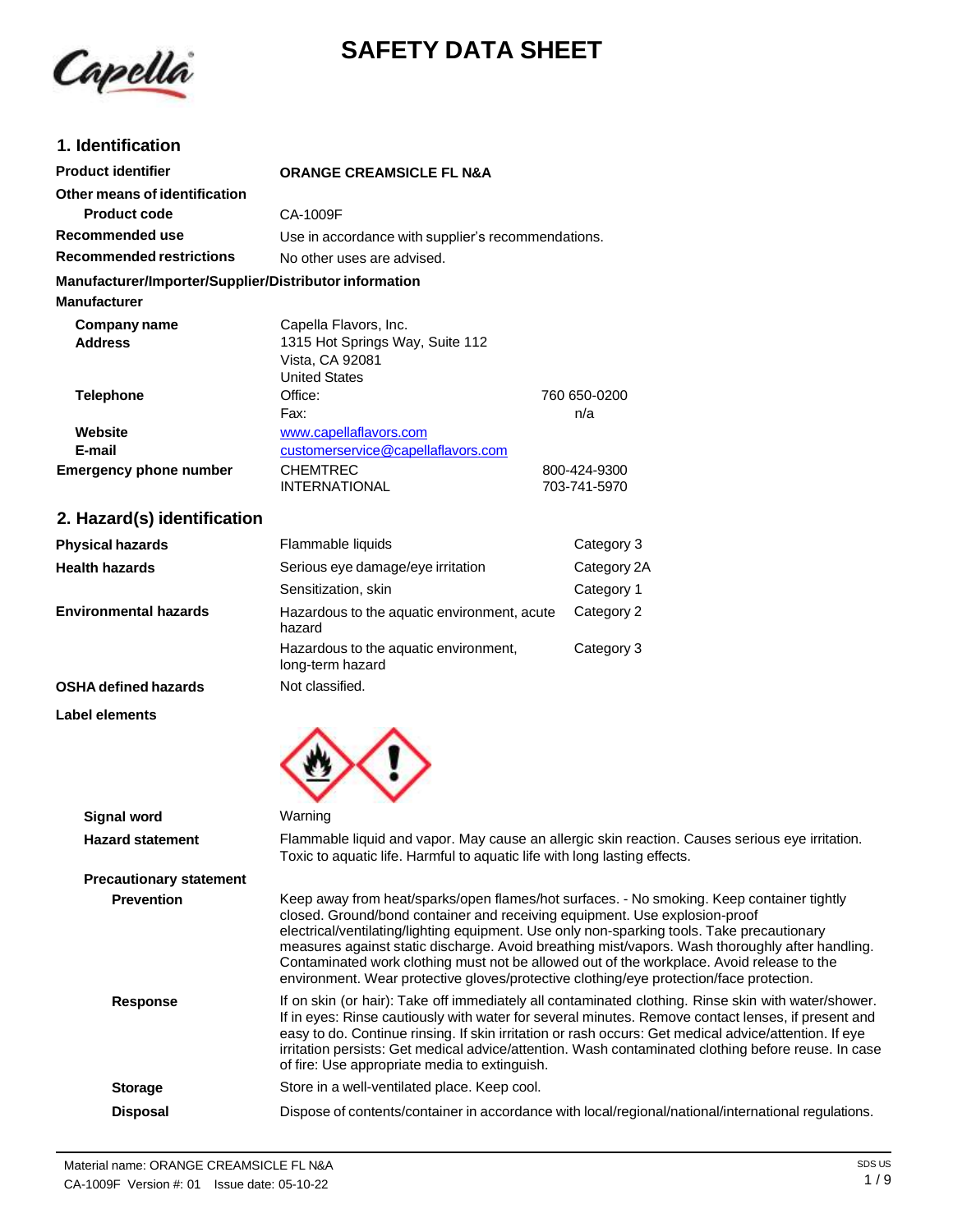# **3. Composition/information on ingredients**

### **Mixtures**

| <b>Chemical name</b>                                                         | Common name and synonyms                                                                                                                                                                                                                                                                                                                                                                                                                                                                                                                                                                                                                                                                                                                                    | <b>CAS number</b> | %         |
|------------------------------------------------------------------------------|-------------------------------------------------------------------------------------------------------------------------------------------------------------------------------------------------------------------------------------------------------------------------------------------------------------------------------------------------------------------------------------------------------------------------------------------------------------------------------------------------------------------------------------------------------------------------------------------------------------------------------------------------------------------------------------------------------------------------------------------------------------|-------------------|-----------|
| PROPYLENE GLYCOL<br>NFI                                                      | <b>NOM</b>                                                                                                                                                                                                                                                                                                                                                                                                                                                                                                                                                                                                                                                                                                                                                  | $57 - 55 - 6$     | $30 - 40$ |
| ETHYL ALCOHOL 190 PROOF<br>CANE IP NON GMO                                   | <b>ETHYLALCOHOL</b>                                                                                                                                                                                                                                                                                                                                                                                                                                                                                                                                                                                                                                                                                                                                         | 64-17-5           | $20 - 30$ |
| ETHYL VANILLIN #296                                                          |                                                                                                                                                                                                                                                                                                                                                                                                                                                                                                                                                                                                                                                                                                                                                             | 121-32-4          | $5 - 10$  |
| ORANGE OIL1X NA NOP                                                          |                                                                                                                                                                                                                                                                                                                                                                                                                                                                                                                                                                                                                                                                                                                                                             | 8008-57-9         | $5 - 10$  |
| VANILLIN #234                                                                |                                                                                                                                                                                                                                                                                                                                                                                                                                                                                                                                                                                                                                                                                                                                                             | 121-33-5          | $3 - 5$   |
| BENZYL ALCOHOL<br>#38<br><b>NOM NFI</b>                                      |                                                                                                                                                                                                                                                                                                                                                                                                                                                                                                                                                                                                                                                                                                                                                             | 100-51-6          | $1 - < 3$ |
| Other components below reportable levels                                     |                                                                                                                                                                                                                                                                                                                                                                                                                                                                                                                                                                                                                                                                                                                                                             |                   | $20 - 30$ |
| 4. First-aid measures                                                        |                                                                                                                                                                                                                                                                                                                                                                                                                                                                                                                                                                                                                                                                                                                                                             |                   |           |
| <b>Inhalation</b>                                                            | Move to fresh air. Call a physician if symptoms develop or persist.                                                                                                                                                                                                                                                                                                                                                                                                                                                                                                                                                                                                                                                                                         |                   |           |
| <b>Skin contact</b>                                                          | Remove contaminated clothing immediately and wash skin with soap and water. In case of<br>eczema or other skin disorders: Seek medical attention and take along these instructions.                                                                                                                                                                                                                                                                                                                                                                                                                                                                                                                                                                         |                   |           |
| Eye contact                                                                  | Immediately flush eyes with plenty of water for at least 15 minutes. Remove contact lenses, if<br>present and easy to do. Continue rinsing. Get medical attention if irritation develops and persists.                                                                                                                                                                                                                                                                                                                                                                                                                                                                                                                                                      |                   |           |
| Ingestion                                                                    | Rinse mouth. Get medical attention if symptoms occur.                                                                                                                                                                                                                                                                                                                                                                                                                                                                                                                                                                                                                                                                                                       |                   |           |
| <b>Most important</b><br>symptoms/effects, acute and<br>delayed              | Severe eye irritation. Symptoms may include stinging, tearing, redness, swelling, and blurred<br>vision. May cause an allergic skin reaction. Dermatitis. Rash.                                                                                                                                                                                                                                                                                                                                                                                                                                                                                                                                                                                             |                   |           |
| Indication of immediate<br>medical attention and special<br>treatment needed | Provide general supportive measures and treat symptomatically. Thermal burns: Flush with water<br>immediately. While flushing, remove clothes which do not adhere to affected area. Call an<br>ambulance. Continue flushing during transport to hospital. Keep victim under observation.<br>Symptoms may be delayed.                                                                                                                                                                                                                                                                                                                                                                                                                                        |                   |           |
| <b>General information</b>                                                   | Take off all contaminated clothing immediately. Ensure that medical personnel are aware of the<br>material(s) involved, and take precautions to protect themselves. Wash contaminated clothing<br>before reuse.                                                                                                                                                                                                                                                                                                                                                                                                                                                                                                                                             |                   |           |
| 5. Fire-fighting measures                                                    |                                                                                                                                                                                                                                                                                                                                                                                                                                                                                                                                                                                                                                                                                                                                                             |                   |           |
| Suitable extinguishing media                                                 | Water fog. Alcohol resistant foam. Carbon dioxide (CO2). Dry chemical powder, carbon dioxide,<br>sand or earth may be used for small fires only.                                                                                                                                                                                                                                                                                                                                                                                                                                                                                                                                                                                                            |                   |           |
| Unsuitable extinguishing<br>media                                            | Do not use water jet as an extinguisher, as this will spread the fire.                                                                                                                                                                                                                                                                                                                                                                                                                                                                                                                                                                                                                                                                                      |                   |           |
| Specific hazards arising from<br>the chemical                                | Vapors may form explosive mixtures with air. Vapors may travel considerable distance to a source<br>of ignition and flash back. This product is a poor conductor of electricity and can become<br>electrostatically charged. If sufficient charge is accumulated, ignition of flammable mixtures can<br>occur. To reduce potential for static discharge, use proper bonding and grounding procedures.<br>This liquid may accumulate static electricity when filling properly grounded containers. Static<br>electricity accumulation may be significantly increased by the presence of small quantities of water<br>or other contaminants. Material will float and may ignite on surface of water. During fire, gases<br>hazardous to health may be formed. |                   |           |
| Special protective equipment<br>and precautions for firefighters             | Self-contained breathing apparatus and full protective clothing must be worn in case of fire.                                                                                                                                                                                                                                                                                                                                                                                                                                                                                                                                                                                                                                                               |                   |           |
| <b>Fire fighting</b><br>equipment/instructions                               | In case of fire and/or explosion do not breathe fumes. Move containers from fire area if you can do<br>so without risk.                                                                                                                                                                                                                                                                                                                                                                                                                                                                                                                                                                                                                                     |                   |           |
| <b>Specific methods</b>                                                      | Use standard firefighting procedures and consider the hazards of other involved materials.                                                                                                                                                                                                                                                                                                                                                                                                                                                                                                                                                                                                                                                                  |                   |           |
| <b>General fire hazards</b>                                                  | Flammable liquid and vapor.                                                                                                                                                                                                                                                                                                                                                                                                                                                                                                                                                                                                                                                                                                                                 |                   |           |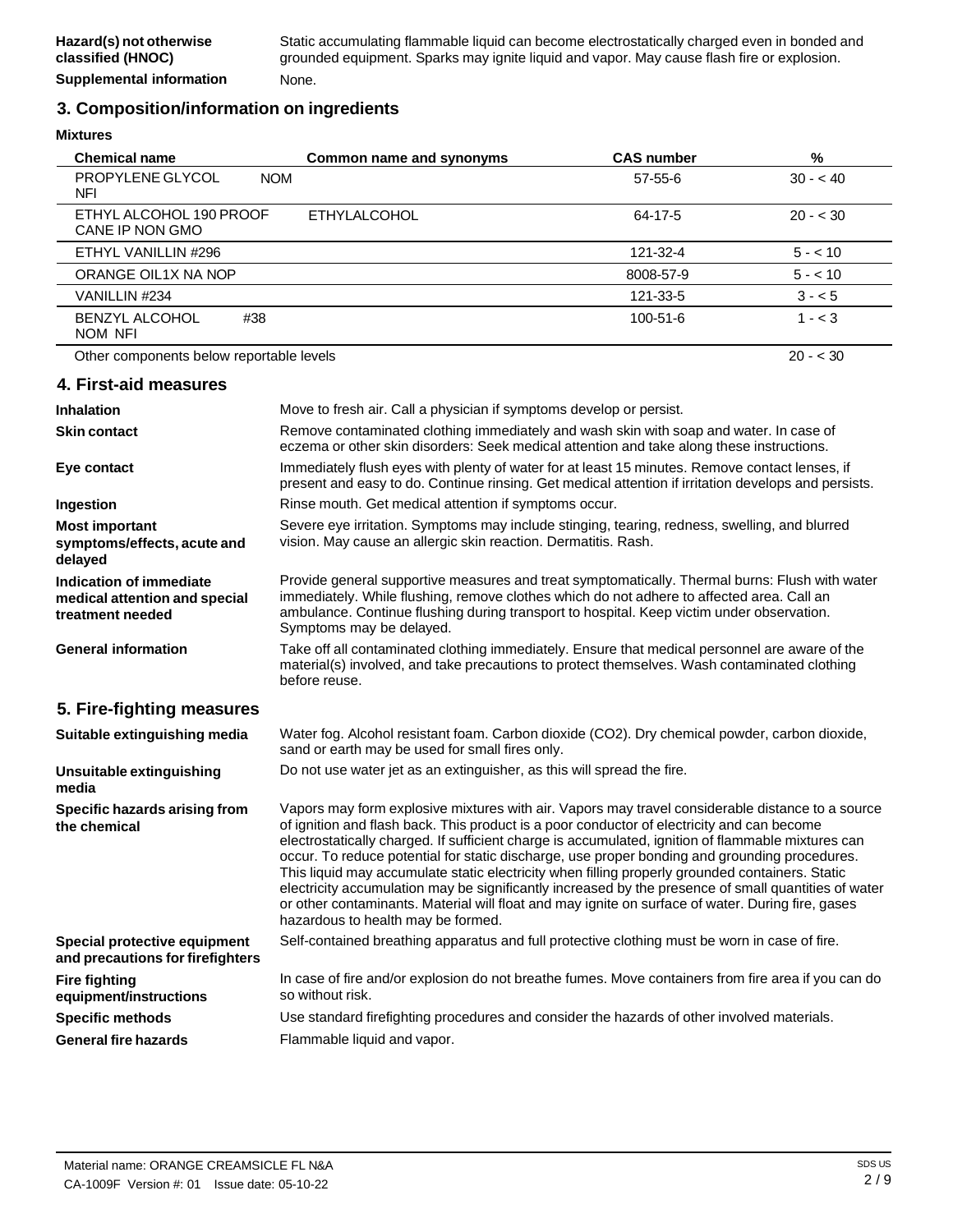### **6. Accidental release measures**

| <b>Personal precautions,</b><br>protective equipment and<br>emergency procedures | Keep unnecessary personnel away. Keep people away from and upwind of spill/leak. Eliminate all<br>ignition sources (no smoking, flares, sparks, or flames in immediate area). Wear appropriate<br>protective equipment and clothing during clean-up. Avoid breathing mist/vapors. Do not touch<br>damaged containers or spilled material unless wearing appropriate protective clothing. Ventilate<br>closed spaces before entering them. Use appropriate containment to avoid environmental<br>contamination. Transfer by mechanical means such as vacuum truck to a salvage tank or other<br>suitable container for recovery or safe disposal. Local authorities should be advised if significant<br>spillages cannot be contained. For personal protection, see section 8 of the SDS.                                                                                                                                                                                                                                                                                                                                                        |  |
|----------------------------------------------------------------------------------|-------------------------------------------------------------------------------------------------------------------------------------------------------------------------------------------------------------------------------------------------------------------------------------------------------------------------------------------------------------------------------------------------------------------------------------------------------------------------------------------------------------------------------------------------------------------------------------------------------------------------------------------------------------------------------------------------------------------------------------------------------------------------------------------------------------------------------------------------------------------------------------------------------------------------------------------------------------------------------------------------------------------------------------------------------------------------------------------------------------------------------------------------|--|
| <b>Methods and materials for</b><br>containment and cleaning up                  | Eliminate all ignition sources (no smoking, flares, sparks, or flames in immediate area). Keep<br>combustibles (wood, paper, oil, etc.) away from spilled material. Take precautionary measures<br>against static discharge. Use only non-sparking tools. Prevent product from entering drains.                                                                                                                                                                                                                                                                                                                                                                                                                                                                                                                                                                                                                                                                                                                                                                                                                                                 |  |
|                                                                                  | Large Spills: Stop the flow of material, if this is without risk. Dike the spilled material, where this is<br>possible. Use a non-combustible material like vermiculite, sand or earth to soak up the product<br>and place into a container for later disposal. Following product recovery, flush area with water.                                                                                                                                                                                                                                                                                                                                                                                                                                                                                                                                                                                                                                                                                                                                                                                                                              |  |
|                                                                                  | Small Spills: Absorb with earth, sand or other non-combustible material and transfer to containers<br>for later disposal. Wipe up with absorbent material (e.g. cloth, fleece). Clean surface thoroughly to<br>remove residual contamination.                                                                                                                                                                                                                                                                                                                                                                                                                                                                                                                                                                                                                                                                                                                                                                                                                                                                                                   |  |
|                                                                                  | Never return spills to original containers for re-use. For waste disposal, see section 13 of the SDS.                                                                                                                                                                                                                                                                                                                                                                                                                                                                                                                                                                                                                                                                                                                                                                                                                                                                                                                                                                                                                                           |  |
| <b>Environmental precautions</b>                                                 | Avoid release to the environment. Inform appropriate managerial or supervisory personnel of all<br>environmental releases. Prevent further leakage or spillage if safe to do so. Avoid discharge into<br>drains, water courses or onto the ground. Use appropriate containment to avoid environmental<br>contamination.                                                                                                                                                                                                                                                                                                                                                                                                                                                                                                                                                                                                                                                                                                                                                                                                                         |  |
| 7. Handling and storage                                                          |                                                                                                                                                                                                                                                                                                                                                                                                                                                                                                                                                                                                                                                                                                                                                                                                                                                                                                                                                                                                                                                                                                                                                 |  |
| <b>Precautions for safe handling</b>                                             | Do not handle, store or open near an open flame, sources of heat or sources of ignition. Protect<br>material from direct sunlight. When using do not smoke. Explosion-proof general and local exhaust<br>ventilation. Minimize fire risks from flammable and combustible materials (including combustible<br>dust and static accumulating liquids) or dangerous reactions with incompatible materials. Handling<br>operations that can promote accumulation of static charges include but are not limited to: mixing,<br>filtering, pumping at high flow rates, splash filling, creating mists or sprays, tank and container<br>filling, tank cleaning, sampling, gauging, switch loading, vacuum truck operations. Take<br>precautionary measures against static discharges. All equipment used when handling the product<br>must be grounded. Use non-sparking tools and explosion-proof equipment. Avoid breathing<br>mist/vapors. Avoid contact with eyes, skin, and clothing. Avoid prolonged exposure. Wear<br>appropriate personal protective equipment. Avoid release to the environment. Observe good<br>industrial hygiene practices. |  |
|                                                                                  | For additional information on equipment bonding and grounding, refer to the Canadian Electrical<br>Code in Canada, (CSA C22.1), or the American Petroleum Institute (API) Recommended Practice<br>2003, "Protection Against Ignitions Arising out of Static, Lightning, and Stray Currents" or National<br>Fire Protection Association (NFPA) 77, "Recommended Practice on Static Electricity" or National<br>Fire Protection Association (NFPA) 70, "National Electrical Code".                                                                                                                                                                                                                                                                                                                                                                                                                                                                                                                                                                                                                                                                |  |
| Conditions for safe storage,<br>including any incompatibilities                  | Keep away from heat, sparks and open flame. Prevent electrostatic charge build-up by using<br>common bonding and grounding techniques. Eliminate sources of ignition. Avoid spark promoters.<br>Ground/bond container and equipment. These alone may be insufficient to remove static<br>electricity. Store in a cool, dry place out of direct sunlight. Store in tightly closed container. Store in<br>a well-ventilated place. Keep in an area equipped with sprinklers. Store away from incompatible<br>materials (see Section 10 of the SDS).                                                                                                                                                                                                                                                                                                                                                                                                                                                                                                                                                                                               |  |
| 8. Exposure controls/personal protection                                         |                                                                                                                                                                                                                                                                                                                                                                                                                                                                                                                                                                                                                                                                                                                                                                                                                                                                                                                                                                                                                                                                                                                                                 |  |
| <b>Occupational exposure limits</b>                                              |                                                                                                                                                                                                                                                                                                                                                                                                                                                                                                                                                                                                                                                                                                                                                                                                                                                                                                                                                                                                                                                                                                                                                 |  |
|                                                                                  | The following constituents are the only constituents of the product which have a PEL, TLV or other recommended exposure limit.<br>At this time, the other constituents have no known exposure limits.                                                                                                                                                                                                                                                                                                                                                                                                                                                                                                                                                                                                                                                                                                                                                                                                                                                                                                                                           |  |
|                                                                                  | US. OSHA Table Z-1 Limits for Air Contaminants (29 CFR 1910.1000)                                                                                                                                                                                                                                                                                                                                                                                                                                                                                                                                                                                                                                                                                                                                                                                                                                                                                                                                                                                                                                                                               |  |

| <b>Components</b>                                           | Type | Value      |  |
|-------------------------------------------------------------|------|------------|--|
| ETHYL ALCOHOL 190<br>PROOF CANE IP NON<br>GMO (CAS 64-17-5) | PEL  | 1900 mg/m3 |  |
|                                                             |      | $1000$ ppm |  |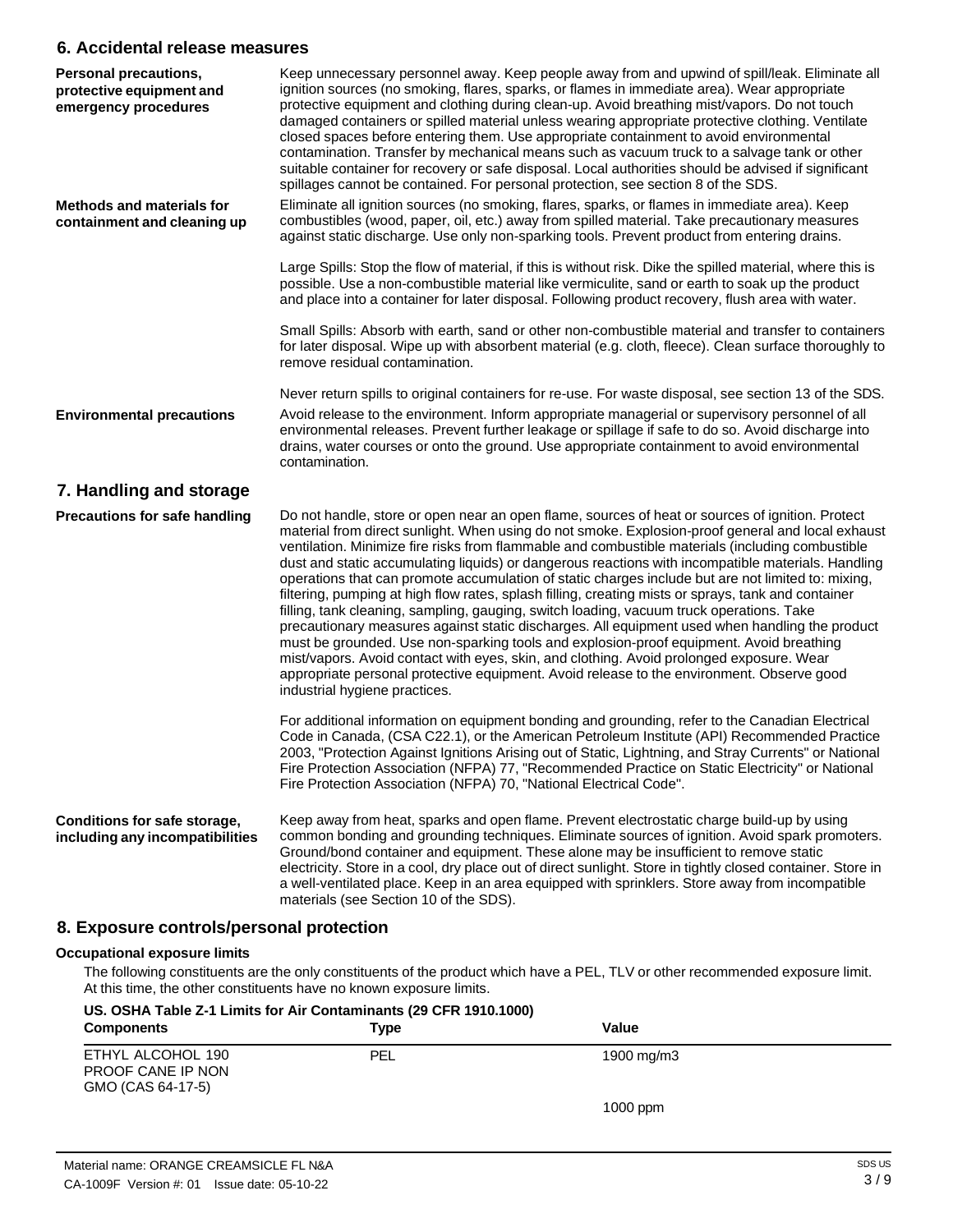| <b>US. ACGIH Threshold Limit Values</b>                     |                                                                                                                                                                                                                                                                                                                                                                                                                                                       |            |             |
|-------------------------------------------------------------|-------------------------------------------------------------------------------------------------------------------------------------------------------------------------------------------------------------------------------------------------------------------------------------------------------------------------------------------------------------------------------------------------------------------------------------------------------|------------|-------------|
| <b>Components</b>                                           | <b>Type</b>                                                                                                                                                                                                                                                                                                                                                                                                                                           | Value      |             |
| ETHYL ALCOHOL 190<br>PROOF CANE IP NON<br>GMO (CAS 64-17-5) | <b>STEL</b>                                                                                                                                                                                                                                                                                                                                                                                                                                           | 1000 ppm   |             |
| US. NIOSH: Pocket Guide to Chemical Hazards                 |                                                                                                                                                                                                                                                                                                                                                                                                                                                       |            |             |
| <b>Components</b>                                           | <b>Type</b>                                                                                                                                                                                                                                                                                                                                                                                                                                           | Value      |             |
| ETHYL ALCOHOL 190<br>PROOF CANE IP NON<br>GMO (CAS 64-17-5) | <b>TWA</b>                                                                                                                                                                                                                                                                                                                                                                                                                                            | 1900 mg/m3 |             |
|                                                             |                                                                                                                                                                                                                                                                                                                                                                                                                                                       | 1000 ppm   |             |
|                                                             | US. Workplace Environmental Exposure Level (WEEL) Guides                                                                                                                                                                                                                                                                                                                                                                                              |            |             |
| <b>Components</b>                                           | <b>Type</b>                                                                                                                                                                                                                                                                                                                                                                                                                                           | Value      | <b>Form</b> |
| <b>BENZYL ALCOHOL</b><br>#38 NOM NFI (CAS<br>$100-51-6$     | TWA                                                                                                                                                                                                                                                                                                                                                                                                                                                   | 44.2 mg/m3 |             |
|                                                             |                                                                                                                                                                                                                                                                                                                                                                                                                                                       | 10 ppm     |             |
| PROPYLENE GLYCOL<br>NOM NFI (CAS 57-55-6)                   | <b>TWA</b>                                                                                                                                                                                                                                                                                                                                                                                                                                            | 10 $mg/m3$ | Aerosol.    |
| VANILLIN #234 (CAS<br>$121 - 33 - 5$                        | TWA                                                                                                                                                                                                                                                                                                                                                                                                                                                   | 10 mg/m3   |             |
| <b>Biological limit values</b>                              | No biological exposure limits noted for the ingredient(s).                                                                                                                                                                                                                                                                                                                                                                                            |            |             |
| Appropriate engineering<br>controls                         | Explosion-proof general and local exhaust ventilation. Good general ventilation should be used.<br>Ventilation rates should be matched to conditions. If applicable, use process enclosures, local<br>exhaust ventilation, or other engineering controls to maintain airborne levels below recommended<br>exposure limits. If exposure limits have not been established, maintain airborne levels to an<br>acceptable level. Provide eyewash station. |            |             |
|                                                             | Individual protection measures, such as personal protective equipment                                                                                                                                                                                                                                                                                                                                                                                 |            |             |
| <b>Eye/face protection</b>                                  | Wear safety glasses with side shields (or goggles). Face shield is recommended.                                                                                                                                                                                                                                                                                                                                                                       |            |             |
| <b>Skin protection</b>                                      |                                                                                                                                                                                                                                                                                                                                                                                                                                                       |            |             |
| <b>Hand protection</b>                                      | Wear appropriate chemical resistant gloves.                                                                                                                                                                                                                                                                                                                                                                                                           |            |             |
| Other                                                       | Wear appropriate chemical resistant clothing. Use of an impervious apron is recommended.                                                                                                                                                                                                                                                                                                                                                              |            |             |
| <b>Respiratory protection</b>                               | If engineering controls do not maintain airborne concentrations below recommended exposure<br>limits (where applicable) or to an acceptable level (in countries where exposure limits have not<br>been established), an approved respirator must be worn.                                                                                                                                                                                             |            |             |
| <b>Thermal hazards</b>                                      | Wear appropriate thermal protective clothing, when necessary.                                                                                                                                                                                                                                                                                                                                                                                         |            |             |
| <b>General hygiene</b><br>considerations                    | When using do not smoke. Always observe good personal hygiene measures, such as washing<br>after handling the material and before eating, drinking, and/or smoking. Routinely wash work<br>clothing and protective equipment to remove contaminants. Contaminated work clothing should not<br>be allowed out of the workplace.                                                                                                                        |            |             |
| 9. Physical and chemical properties                         |                                                                                                                                                                                                                                                                                                                                                                                                                                                       |            |             |
| Appearance                                                  |                                                                                                                                                                                                                                                                                                                                                                                                                                                       |            |             |
| <b>Physical state</b>                                       | Liquid.                                                                                                                                                                                                                                                                                                                                                                                                                                               |            |             |
| Form                                                        | Liquid.                                                                                                                                                                                                                                                                                                                                                                                                                                               |            |             |
| Color                                                       | Not available.                                                                                                                                                                                                                                                                                                                                                                                                                                        |            |             |
| Odor                                                        | Not available.                                                                                                                                                                                                                                                                                                                                                                                                                                        |            |             |

| <b>Odor threshold</b>             | Not available.                                 |
|-----------------------------------|------------------------------------------------|
| рH                                | Not available.                                 |
| Melting point/freezing point      | -173.38 °F (-114.1 °C) estimated               |
| Initial boiling point and boiling | 173.3 $\degree$ F (78.5 $\degree$ C) estimated |
| range                             |                                                |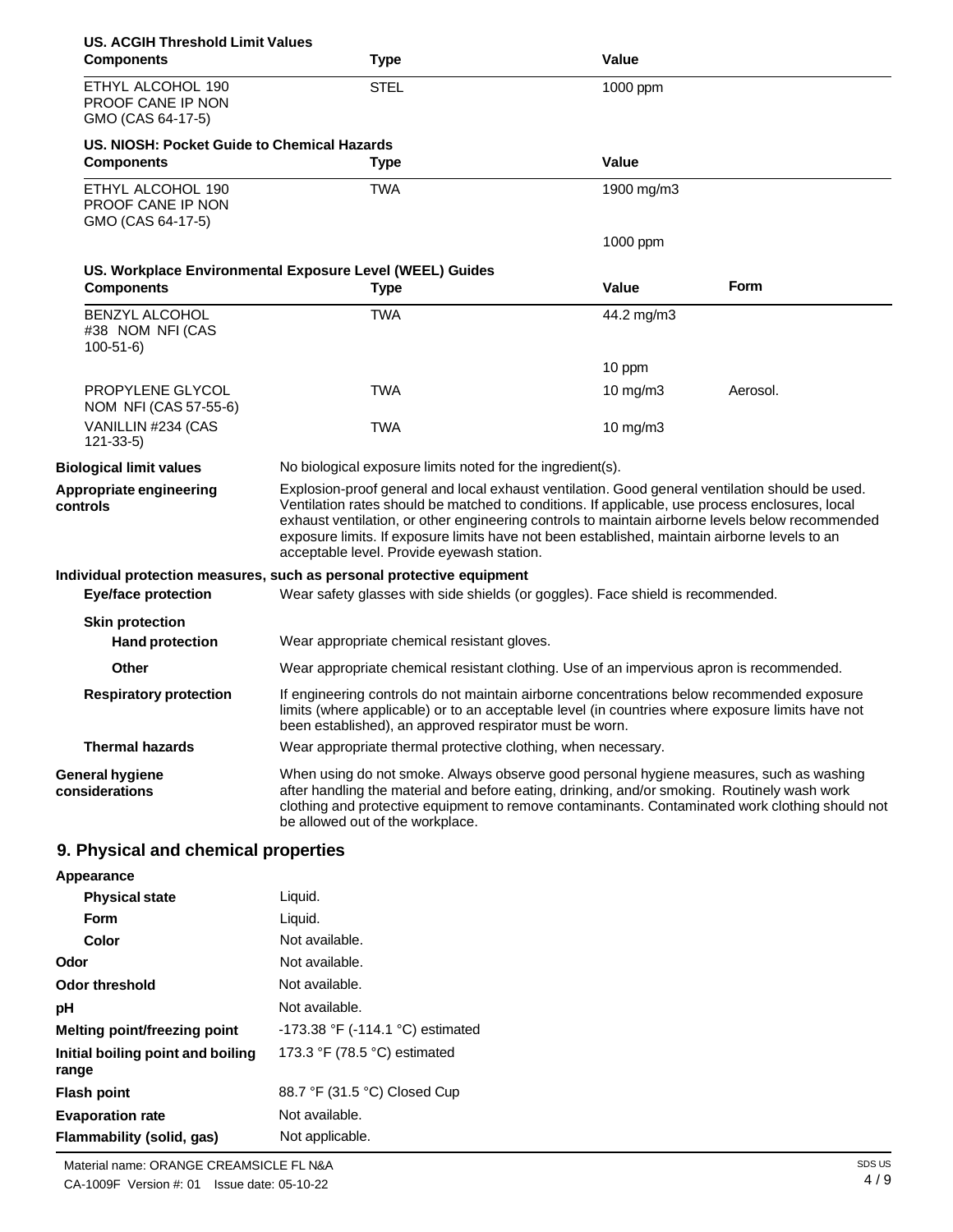### **Upper/lower flammability or explosive limits**

| opponower nammability or explosive immes          |                              |
|---------------------------------------------------|------------------------------|
| Explosive limit - lower (%)                       | Not available.               |
| Explosive limit - upper (%)                       | Not available.               |
| Vapor pressure                                    | 22.43 hPa estimated          |
| Vapor density                                     | Not available.               |
| <b>Relative density</b>                           | Not available.               |
| Solubility(ies)                                   |                              |
| Solubility (water)                                | Not available.               |
| <b>Partition coefficient</b><br>(n-octanol/water) | Not available.               |
| <b>Auto-ignition temperature</b>                  | 685 °F (362.78 °C) estimated |
| <b>Decomposition temperature</b>                  | Not available.               |
| <b>Viscosity</b>                                  | Not available.               |
| Other information                                 |                              |
| <b>Density</b>                                    | 0.79 g/cm3 estimated         |
| <b>Explosive properties</b>                       | Not explosive.               |
| <b>Flammability class</b>                         | Flammable IC estimated       |
| <b>Oxidizing properties</b>                       | Not oxidizing.               |
| Refractive index                                  | $1.387 - 1.417$              |
| <b>Specific gravity</b>                           | $0.97 - 1$                   |

# **10. Stability and reactivity**

| <b>Reactivity</b>                            | The product is stable and non-reactive under normal conditions of use, storage and transport.                                                     |
|----------------------------------------------|---------------------------------------------------------------------------------------------------------------------------------------------------|
| <b>Chemical stability</b>                    | Material is stable under normal conditions.                                                                                                       |
| <b>Possibility of hazardous</b><br>reactions | Hazardous polymerization does not occur.                                                                                                          |
| <b>Conditions to avoid</b>                   | Avoid heat, sparks, open flames and other ignition sources. Avoid temperatures exceeding the<br>flash point. Contact with incompatible materials. |
| Incompatible materials                       | Strong oxidizing agents.                                                                                                                          |
| <b>Hazardous decomposition</b><br>products   | No hazardous decomposition products are known.                                                                                                    |

# **11. Toxicological information**

### **Information on likely routes of exposure**

| <b>Inhalation</b>                                                                  | Prolonged inhalation may be harmful.                                                                                                                            |
|------------------------------------------------------------------------------------|-----------------------------------------------------------------------------------------------------------------------------------------------------------------|
| <b>Skin contact</b>                                                                | May cause an allergic skin reaction.                                                                                                                            |
| Eye contact                                                                        | Causes serious eye irritation.                                                                                                                                  |
| Ingestion                                                                          | Expected to be a low ingestion hazard.                                                                                                                          |
| Symptoms related to the<br>physical, chemical and<br>toxicological characteristics | Severe eye irritation. Symptoms may include stinging, tearing, redness, swelling, and blurred<br>vision. May cause an allergic skin reaction. Dermatitis. Rash. |

### **Information on toxicological effects**

## **Acute toxicity**

| <b>Components</b>                    | <b>Species</b>                                         | <b>Test Results</b> |
|--------------------------------------|--------------------------------------------------------|---------------------|
| <b>BENZYL ALCOHOL</b>                | #38 NOM NFI (CAS 100-51-6)                             |                     |
| <b>Acute</b>                         |                                                        |                     |
| Oral                                 |                                                        |                     |
| LD50                                 | Rat                                                    | 1230 - 3100 mg/kg   |
| <b>Skin corrosion/irritation</b>     | Prolonged skin contact may cause temporary irritation. |                     |
| Serious eye damage/eye<br>irritation | Causes serious eye irritation.                         |                     |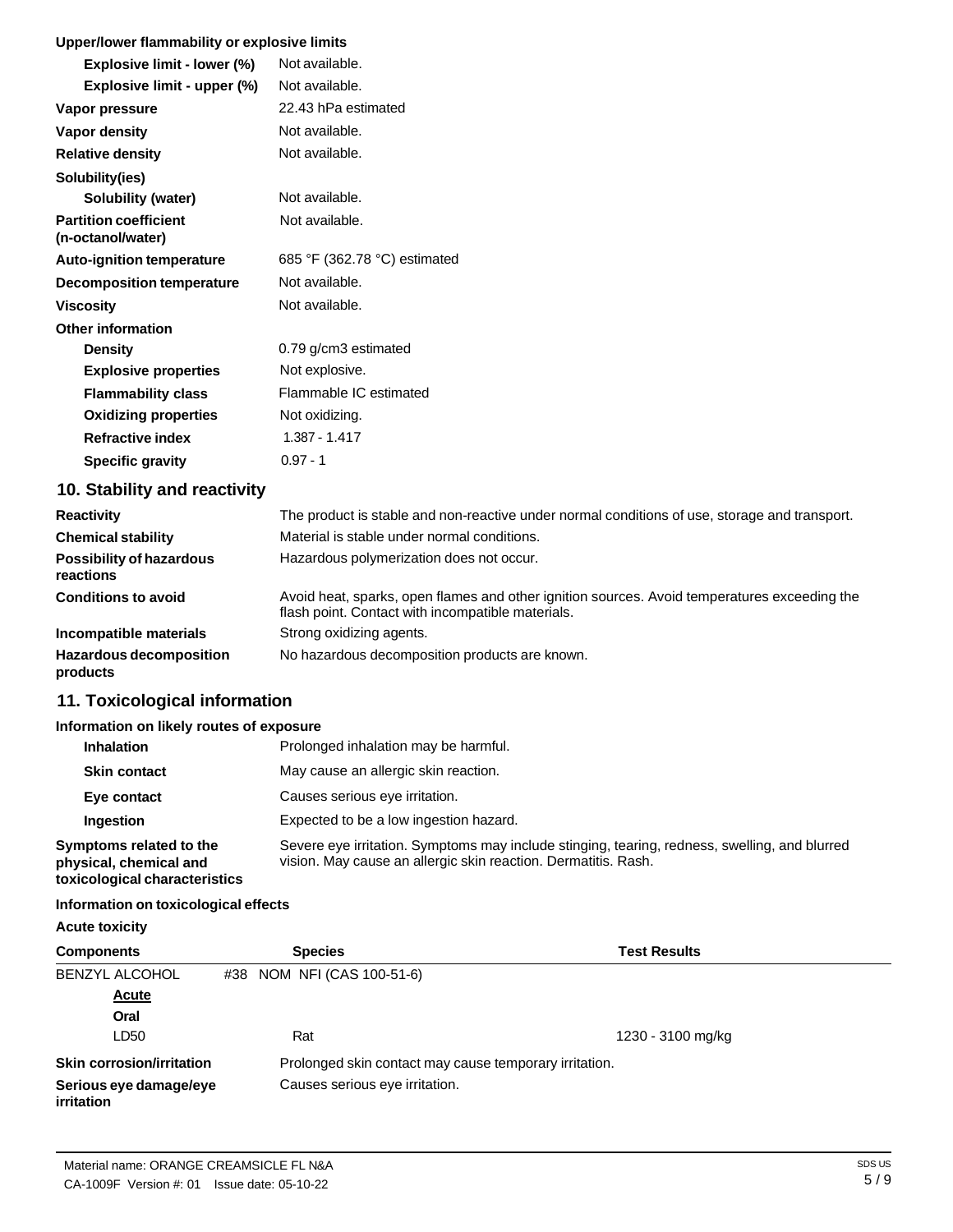| Respiratory or skin sensitization                                                |                                                                                                                                                                                                                                                                                                                                                                                                                                                                                                                                                     |                                                                                                                                                                                             |
|----------------------------------------------------------------------------------|-----------------------------------------------------------------------------------------------------------------------------------------------------------------------------------------------------------------------------------------------------------------------------------------------------------------------------------------------------------------------------------------------------------------------------------------------------------------------------------------------------------------------------------------------------|---------------------------------------------------------------------------------------------------------------------------------------------------------------------------------------------|
| <b>Respiratory sensitization</b>                                                 | Not a respiratory sensitizer.                                                                                                                                                                                                                                                                                                                                                                                                                                                                                                                       |                                                                                                                                                                                             |
| <b>Skin sensitization</b>                                                        | May cause an allergic skin reaction.                                                                                                                                                                                                                                                                                                                                                                                                                                                                                                                |                                                                                                                                                                                             |
| <b>Germ cell mutagenicity</b>                                                    | mutagenic or genotoxic.                                                                                                                                                                                                                                                                                                                                                                                                                                                                                                                             | No data available to indicate product or any components present at greater than 0.1% are                                                                                                    |
| Carcinogenicity                                                                  | Not classifiable as to carcinogenicity to humans.                                                                                                                                                                                                                                                                                                                                                                                                                                                                                                   |                                                                                                                                                                                             |
|                                                                                  | IARC Monographs. Overall Evaluation of Carcinogenicity                                                                                                                                                                                                                                                                                                                                                                                                                                                                                              |                                                                                                                                                                                             |
| Not listed.                                                                      |                                                                                                                                                                                                                                                                                                                                                                                                                                                                                                                                                     |                                                                                                                                                                                             |
|                                                                                  | OSHA Specifically Regulated Substances (29 CFR 1910.1001-1053)                                                                                                                                                                                                                                                                                                                                                                                                                                                                                      |                                                                                                                                                                                             |
| Not listed.                                                                      | US. National Toxicology Program (NTP) Report on Carcinogens                                                                                                                                                                                                                                                                                                                                                                                                                                                                                         |                                                                                                                                                                                             |
| Not listed.                                                                      |                                                                                                                                                                                                                                                                                                                                                                                                                                                                                                                                                     |                                                                                                                                                                                             |
| <b>Reproductive toxicity</b>                                                     | Possible reproductive hazard.                                                                                                                                                                                                                                                                                                                                                                                                                                                                                                                       |                                                                                                                                                                                             |
| Specific target organ toxicity -<br>single exposure                              | Not classified.                                                                                                                                                                                                                                                                                                                                                                                                                                                                                                                                     |                                                                                                                                                                                             |
| Specific target organ toxicity -<br>repeated exposure                            | Not classified.                                                                                                                                                                                                                                                                                                                                                                                                                                                                                                                                     |                                                                                                                                                                                             |
| <b>Aspiration hazard</b>                                                         | Not an aspiration hazard.                                                                                                                                                                                                                                                                                                                                                                                                                                                                                                                           |                                                                                                                                                                                             |
| <b>Chronic effects</b>                                                           | Prolonged inhalation may be harmful.                                                                                                                                                                                                                                                                                                                                                                                                                                                                                                                |                                                                                                                                                                                             |
| 12. Ecological information                                                       |                                                                                                                                                                                                                                                                                                                                                                                                                                                                                                                                                     |                                                                                                                                                                                             |
| <b>Ecotoxicity</b>                                                               |                                                                                                                                                                                                                                                                                                                                                                                                                                                                                                                                                     | Toxic to aquatic life. Harmful to aquatic life with long lasting effects.                                                                                                                   |
| Persistence and degradability                                                    |                                                                                                                                                                                                                                                                                                                                                                                                                                                                                                                                                     | No data is available on the degradability of any ingredients in the mixture.                                                                                                                |
| <b>Bioaccumulative potential</b>                                                 |                                                                                                                                                                                                                                                                                                                                                                                                                                                                                                                                                     |                                                                                                                                                                                             |
| Partition coefficient n-octanol / water (log Kow)                                |                                                                                                                                                                                                                                                                                                                                                                                                                                                                                                                                                     |                                                                                                                                                                                             |
| BENZYL ALCOHOL<br>ETHYL ALCOHOL 190 PROOF CANE IP NON GMO<br>ETHYL VANILLIN #296 | #38 NOM NFI                                                                                                                                                                                                                                                                                                                                                                                                                                                                                                                                         | 1.1<br>$-0.31$<br>1.61                                                                                                                                                                      |
| PROPYLENE GLYCOL<br>VANILLIN #234                                                | NOM NFI                                                                                                                                                                                                                                                                                                                                                                                                                                                                                                                                             | $-0.92$<br>1.37                                                                                                                                                                             |
| <b>Mobility in soil</b>                                                          | No data available.                                                                                                                                                                                                                                                                                                                                                                                                                                                                                                                                  |                                                                                                                                                                                             |
| Other adverse effects                                                            |                                                                                                                                                                                                                                                                                                                                                                                                                                                                                                                                                     | No other adverse environmental effects (e.g. ozone depletion, photochemical ozone creation<br>potential, endocrine disruption, global warming potential) are expected from this component.  |
| 13. Disposal considerations                                                      |                                                                                                                                                                                                                                                                                                                                                                                                                                                                                                                                                     |                                                                                                                                                                                             |
| <b>Disposal instructions</b>                                                     | Collect and reclaim or dispose in sealed containers at licensed waste disposal site. Incinerate the<br>material under controlled conditions in an approved incinerator. Do not incinerate sealed<br>containers. Do not allow this material to drain into sewers/water supplies. Do not contaminate<br>ponds, waterways or ditches with chemical or used container. If discarded, this product is<br>considered a RCRA ignitable waste, D001. Dispose of contents/container in accordance with<br>local/regional/national/international regulations. |                                                                                                                                                                                             |
| Local disposal regulations                                                       | Dispose in accordance with all applicable regulations.                                                                                                                                                                                                                                                                                                                                                                                                                                                                                              |                                                                                                                                                                                             |
| <b>Hazardous waste code</b>                                                      | D001: Waste Flammable material with a flash point <140 F<br>The waste code should be assigned in discussion between the user, the producer and the waste<br>disposal company.                                                                                                                                                                                                                                                                                                                                                                       |                                                                                                                                                                                             |
| Waste from residues / unused<br>products                                         | Disposal instructions).                                                                                                                                                                                                                                                                                                                                                                                                                                                                                                                             | Dispose of in accordance with local regulations. Empty containers or liners may retain some<br>product residues. This material and its container must be disposed of in a safe manner (see: |
| <b>Contaminated packaging</b>                                                    | Since emptied containers may retain product residue, follow label warnings even after container is<br>emptied. Empty containers should be taken to an approved waste handling site for recycling or<br>disposal.                                                                                                                                                                                                                                                                                                                                    |                                                                                                                                                                                             |
| 14. Transport information                                                        |                                                                                                                                                                                                                                                                                                                                                                                                                                                                                                                                                     |                                                                                                                                                                                             |
| <b>DOT</b>                                                                       |                                                                                                                                                                                                                                                                                                                                                                                                                                                                                                                                                     |                                                                                                                                                                                             |
| UN number                                                                        | <b>UN1197</b>                                                                                                                                                                                                                                                                                                                                                                                                                                                                                                                                       |                                                                                                                                                                                             |
|                                                                                  | $Evt root of the variable E0$                                                                                                                                                                                                                                                                                                                                                                                                                                                                                                                       |                                                                                                                                                                                             |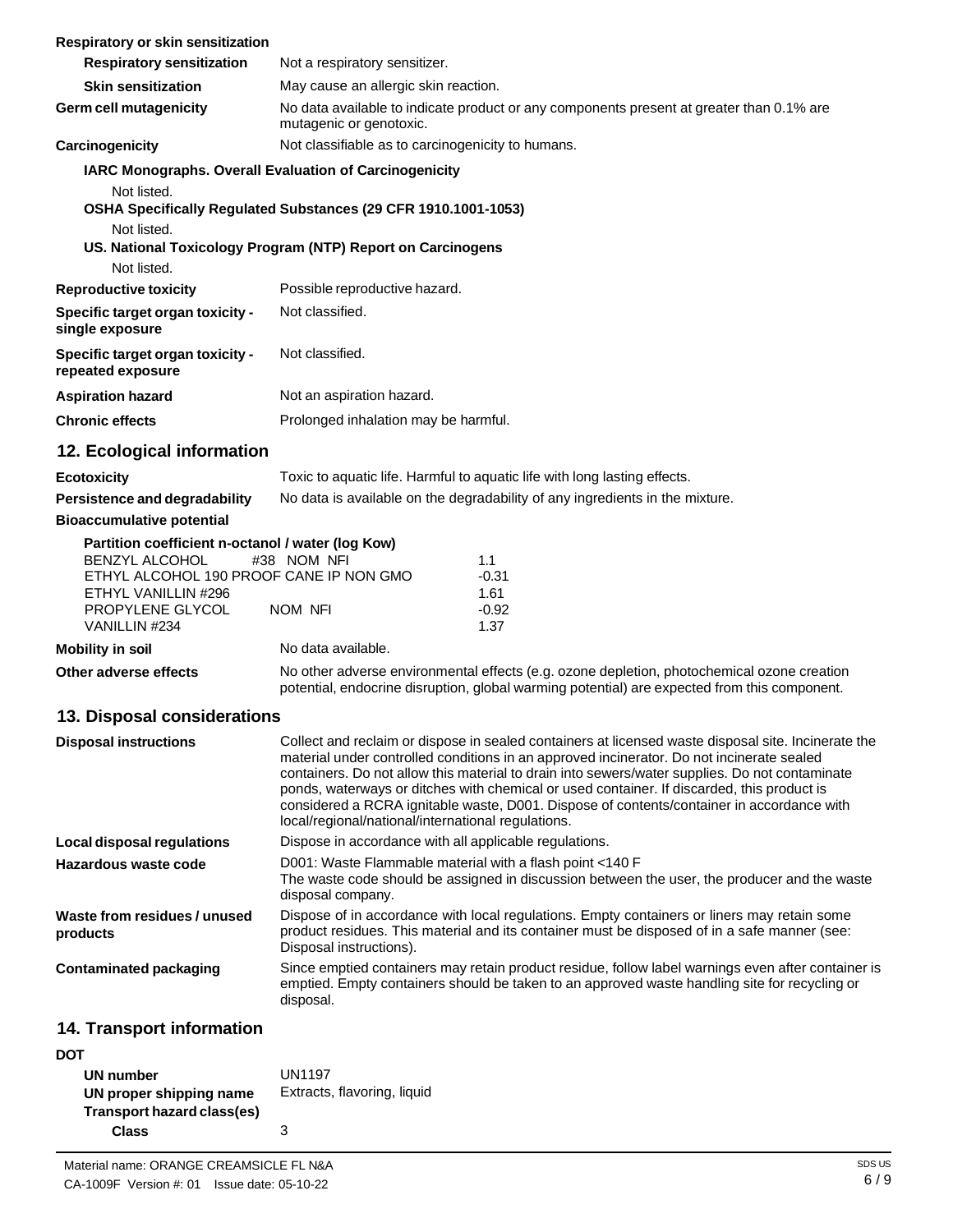| <b>Subsidiary risk</b>                                                         | $\overline{\phantom{a}}$                                                                             |
|--------------------------------------------------------------------------------|------------------------------------------------------------------------------------------------------|
| Label(s)                                                                       | 3                                                                                                    |
| Packing group                                                                  | III                                                                                                  |
|                                                                                | Special precautions for user Read safety instructions, SDS and emergency procedures before handling. |
| <b>Special provisions</b>                                                      | B1, IB3, T2, TP1                                                                                     |
| <b>Packaging exceptions</b>                                                    | 150                                                                                                  |
| Packaging non bulk                                                             | 203                                                                                                  |
| Packaging bulk                                                                 | 242                                                                                                  |
| <b>IATA</b>                                                                    |                                                                                                      |
| <b>UN number</b>                                                               | <b>UN1197</b>                                                                                        |
| UN proper shipping name                                                        | Extracts, flavouring, liquid                                                                         |
| <b>Transport hazard class(es)</b>                                              |                                                                                                      |
| <b>Class</b>                                                                   | 3                                                                                                    |
| <b>Subsidiary risk</b>                                                         |                                                                                                      |
| Packing group                                                                  | III                                                                                                  |
| <b>Environmental hazards</b>                                                   | No.                                                                                                  |
| <b>ERG Code</b>                                                                | 31                                                                                                   |
|                                                                                | Special precautions for user Read safety instructions, SDS and emergency procedures before handling. |
| <b>Other information</b>                                                       |                                                                                                      |
| Passenger and cargo<br>aircraft                                                | Allowed with restrictions.                                                                           |
| Cargo aircraft only                                                            | Allowed with restrictions.                                                                           |
| <b>IMDG</b>                                                                    |                                                                                                      |
| <b>UN number</b>                                                               | <b>UN1197</b>                                                                                        |
| UN proper shipping name                                                        | EXTRACTS, FLAVOURING, LIQUID                                                                         |
| <b>Transport hazard class(es)</b>                                              |                                                                                                      |
| <b>Class</b>                                                                   | 3                                                                                                    |
| <b>Subsidiary risk</b>                                                         |                                                                                                      |
| Packing group                                                                  | III                                                                                                  |
| <b>Environmental hazards</b>                                                   |                                                                                                      |
| <b>Marine pollutant</b>                                                        | No.                                                                                                  |
| <b>EmS</b>                                                                     | $F-E. S-D$                                                                                           |
|                                                                                | Special precautions for user Read safety instructions, SDS and emergency procedures before handling. |
| Transport in bulk according to<br>Annex II of MARPOL 73/78 and<br>the IBC Code | Not established.                                                                                     |

### **DOT**

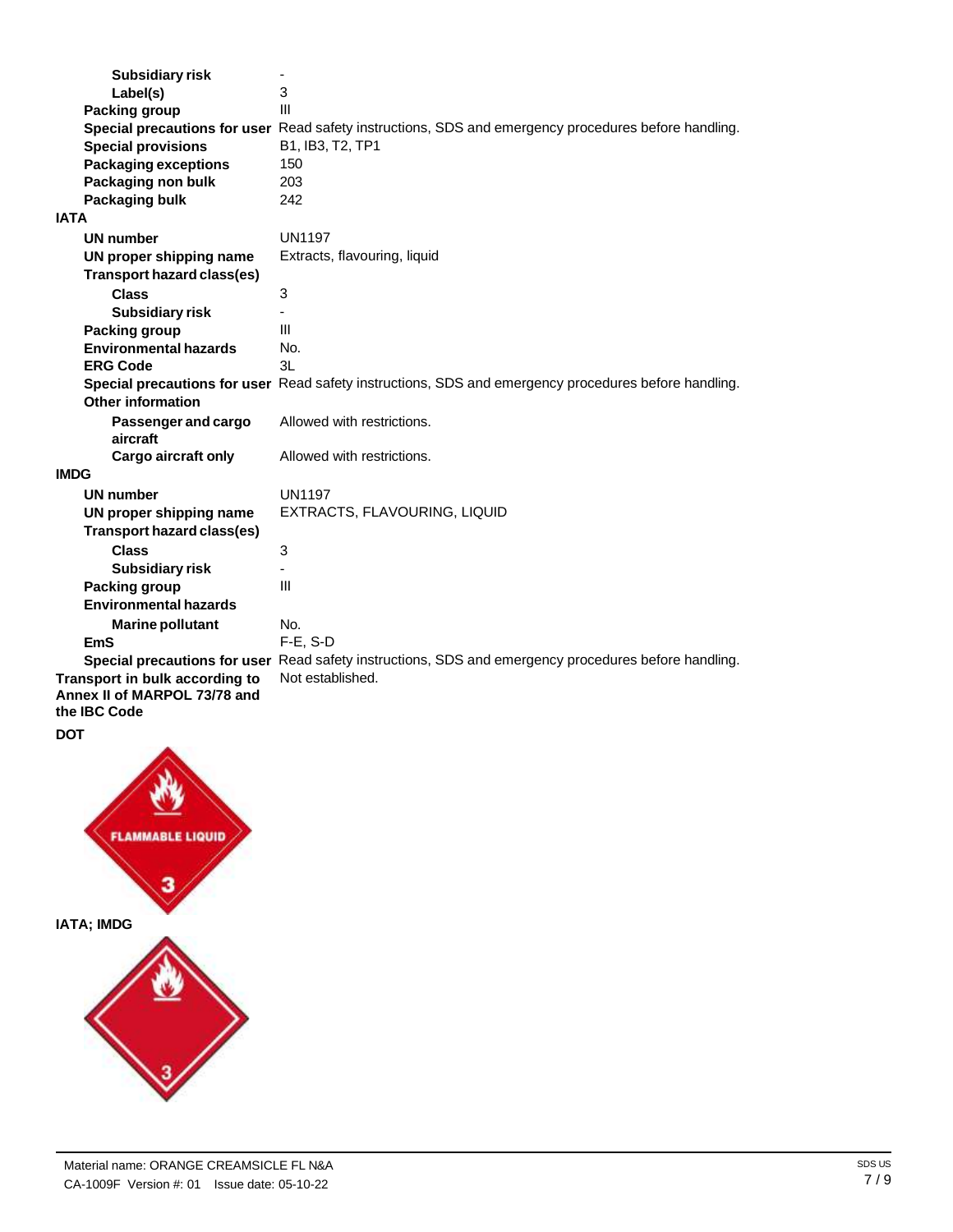### **15. Regulatory information**

| US federal regulations | This product is a "Hazardous Chemical" as defined by the OSHA Hazard Communication |
|------------------------|------------------------------------------------------------------------------------|
|                        | Standard, 29 CFR 1910.1200.                                                        |

### **Toxic Substances Control Act (TSCA)**

**TSCA Section 12(b) Export Notification (40 CFR 707, Subpt. D)**

Not regulated.

**CERCLA Hazardous Substance List (40 CFR 302.4)**

Not listed.

**SARA 304 Emergency release notification**

Not regulated.

**OSHA Specifically Regulated Substances (29 CFR 1910.1001-1053)**

Not listed.

### **Superfund Amendments and Reauthorization Act of 1986 (SARA)**

**SARA 302 Extremely hazardous substance**

Not listed.

**SARA 311/312 Hazardous chemical** No (Exempt)

## **SARA 313 (TRI reporting)**

Not regulated.

### **Other federal regulations**

### **Clean Air Act (CAA) Section 112 Hazardous Air Pollutants (HAPs) List**

Not regulated.

**Clean Air Act (CAA) Section 112(r) Accidental Release Prevention (40 CFR 68.130)**

Not regulated.

**Safe Drinking Water Act** Not regulated.

### **(SDWA)**

### **FEMA Priority Substances Respiratory Health and Safety in the Flavor Manufacturing Workplace**

ETHYL ALCOHOL 190 PROOF CANE IP NON GMO Low priority (CAS 64-17-5)

#### **US state regulations**

### **California Proposition 65**

California Safe Drinking Water and Toxic Enforcement Act of 1986 (Proposition 65): This material is not known to contain any chemicals currently listed as carcinogens or reproductive toxins. For more information go to [www.P65Warnings.ca.gov.](http://www.p65warnings.ca.gov/)

### **International Inventories**

| Country(s) or region        | Inventory name                                                              | On inventory (yes/no)* |
|-----------------------------|-----------------------------------------------------------------------------|------------------------|
| Australia                   | Australian Inventory of Industrial Chemicals (AICIS)                        | Yes                    |
| Canada                      | Domestic Substances List (DSL)                                              | Yes                    |
| Canada                      | Non-Domestic Substances List (NDSL)                                         | No.                    |
| China                       | Inventory of Existing Chemical Substances in China (IECSC)                  | Yes                    |
| Europe                      | European Inventory of Existing Commercial Chemical<br>Substances (EINECS)   | No.                    |
| Europe                      | European List of Notified Chemical Substances (ELINCS)                      | No.                    |
| Japan                       | Inventory of Existing and New Chemical Substances (ENCS)                    | No.                    |
| Korea                       | Existing Chemicals List (ECL)                                               | <b>No</b>              |
| New Zealand                 | New Zealand Inventory                                                       | Yes                    |
| Philippines                 | <b>Philippine Inventory of Chemicals and Chemical Substances</b><br>(PICCS) | Yes                    |
| Taiwan                      | Taiwan Chemical Substance Inventory (TCSI)                                  | Yes                    |
| United States & Puerto Rico | Toxic Substances Control Act (TSCA) Inventory                               | Yes                    |

\*A "Yes" indicates that all components of this product comply with the inventory requirements administered by the governing country(s)

A "No" indicates that one or more components of the product are not listed or exempt from listing on the inventory administered by the governing country(s).